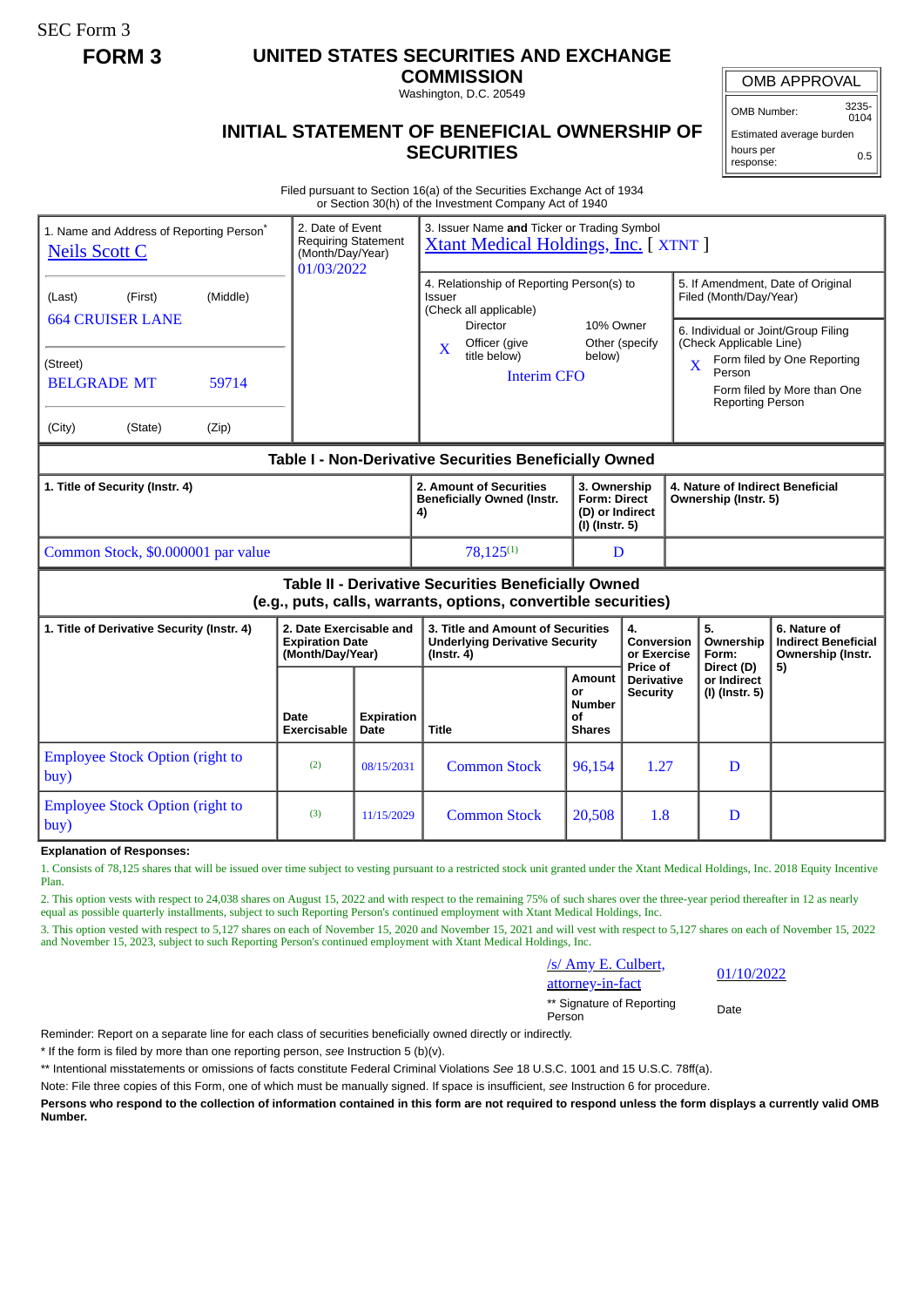POWER OF ATTORNEY SCOTT C. NEILS

With respect to holdings of and transactions in securities issued by Xtant Medical Holdings, Inc. (the Company), the undersigned hereby constitutes and appoints the officers of the Company listed on Schedule A attached hereto and as may be amended from time to time, or any of them signing singly, with full power of substitution and resubstitution, to act as the undersigned's true and lawful attorney-in-fact to:

1. execute for and on behalf of the undersigned, Forms 3, 4, and 5 in accordance with Section 16 of the United States Securities Exchange Act of 1934, as amended, and any Form 144 in accordance with Rule 144 under the Securities Act of 1933, as amended, and the rules and regulations thereunder;

2. do and perform any and all acts for and on behalf of the undersigned which may be necessary or desirable to complete and execute any such Form 3, 4, or 5 or Form 144 or complete and execute any amendment or amendments thereto, and timely file such forms with the United States Securities and Exchange Commission (the SEC) and any stock exchange or similar authority; and

3. take any other action of any type whatsoever in connection with the foregoing which, in the opinion of such attorney-in-fact, may be of benefit to, in the best interest of, or legally required by, the undersigned, it being understood that the documents executed by such attorney-in-fact on behalf of the undersigned pursuant to this Power of Attorney shall be in such form and shall contain such terms and conditions as such attorney-in-fact may approve in the discretion of such attorney-in-fact.

The undersigned hereby grants to each such attorney-in-fact full power and authority to do and perform any and every act and thing whatsoever requisite, necessary, or proper to be done in the exercise of any of the rights and powers herein granted, as fully to all intents and purposes as the undersigned might or could do if personally present, with full power of substitution and resubstitution or revocation, hereby ratifying and confirming all that such attorney-in-fact, or such attorney-in-fact's substitute or substitutes, shall lawfully do or cause to be done by virtue of this Power of Attorney and the rights and powers herein granted.

The undersigned hereby acknowledges that the attorneys-in-fact, in serving in such capacity at the request of the undersigned, are not assuming, nor is the Company assuming, any of the undersigned's responsibilities to comply with Section 16 of the United States Securities Exchange Act of 1934, as amended, or Rule 144 of the Securities Act of 1933, as amended, and any similar law, rule or regulation.

This Power of Attorney shall remain in full force and effect until the undersigned is no longer required to file Forms 3, 4, and 5 and Forms 144 with respect to the undersigned's holdings of and transactions in securities issued by the Company, unless earlier revoked by the undersigned in a signed writing delivered to the foregoing attorneys-in-fact.

IN WITNESS WHEREOF, the undersigned has caused this Power of Attorney to be executed as of this 3rd day of January 2022.

--------------------------------------------------------

/s/ Scott C. Neils Scott C. Neils

Shedule A